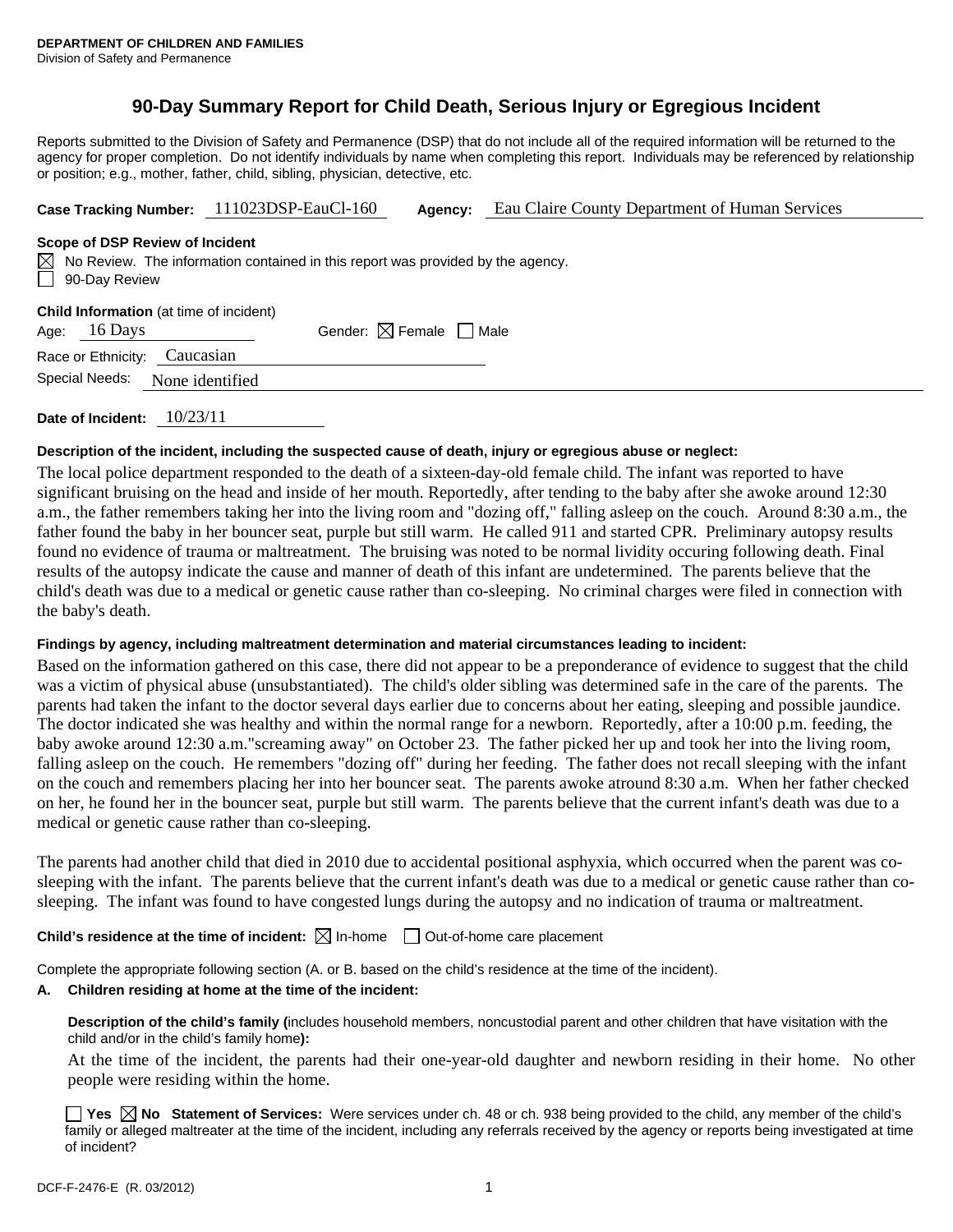## **If "Yes", briefly describe the type of services, date(s) of last contact between agency and recipient(s) of those services, and the person(s) receiving those services:**

N/A

## **Summary of all involvement in services as adults under ch. 48 or ch. 938 by child's parents or alleged maltreater in the previous five years:** (Does not include the current incident.)

The family was opened to the agency on 2/23/10 for an offer of service due to concerns of the parents being immature and not bonding with their children (twins). The agency responded to the referral by scheduling a meeting with the family which did not occur. The family then did not respond to other attempts for contact from the agency. Referral information for community services was provided to the family. On April 1, 2010, the agency was notified that one of the twins passed away, likely an accident due to her father rolling over on her while co-sleeping. The Child Welfare case was closed and a Initial Assessment was opened for both children on April 1, 2010. The older child was placed on a CHIPS Order and was in out of home care from 4/23/11 until 10/2/11. The family successfully completed services through the agency and cooperated with other community services. The CHIPS order for the older child was closed on 7/11/11.

### **Summary of actions taken by the agency under ch. 48, including any investigation of a report or referrals to services involving the child, any member of the child's family living in this household and the child's parents and alleged maltreater at the age of 18 years or older.** (Does not include the current incident.)

(Note: Screened out reports listed in this section may include only the date of the report, screening decision, and if a referral to services occurred at Access. Reports that do not constitute a reasonable belief of maltreatment or threatened are not required to be screened in for an initial assessment, and no further action is required by the agency.)

02.23.10 - Services report while twins @ hospital screened-in for offer of services.

04.01.10 - Unsubstantiated I.A. - father accidentally rolled over on one of the infants @ age six weeks. Child deceased.

07.08.10 - CPS Report - screened-out - Information shared with Ongoing CPS Worker

10.15.10 - CPS Report - screened out - Information shared with Ongoing CPS Worker.

11.22.10 - CPS Report - screened out - Information shared with Onoing CPS Worker

01.12.11 - CPS Report - screened out - shared with Ongoing CPS Worker

Family was open for CHIPS Jurisdiction until 7/11/11. The child was deemed safe and the family was working with the local Dept. of Public Health.

## **Summary of any investigation involving the child, any member of the child's family and alleged maltreater conducted under ch. 48 or ch. 938 and any services provided to the child and child's family since the date of the incident:**

Based on the information gathered on this case, there did not appear to be a preponderance of evidence to suggest that the deceased child was a victim of physical abuse. There was not evidence after further interviewing and autopsy testing to suggest there was trauma or maltreatment to the child.

Following the death of this infant, the parents participated in supervised visitation with their older child. Program staff indicated no concerns over child safety during all interactions. Program staff noted the parents seemed extremely attached to the child and made adequate provisions for her care. The family successfully completed the program in January of 2012. This successful completion, along with the preliminary autospy information led to the parents and child reunifying on 2/9/12. The family has continued to work with nursing services through the Eau Claire County Health Department and counseling services through their Pastor.

No new incidents have been reported to the Agency regarding the family.

# **B. Children residing in out-of-home (OHC) placement at time of incident:**

# **Description of the OHC placement and basis for decision to place child there:**  N/A

# **Description of all other persons residing in the OHC placement home:**  N/A

**Licensing history:** Including type of license, duration of license, summary of any violations by licensee or an employee of licensee that constitutes a substantial failure to protect and promote the welfare of the child. N/A

# **Summary of any actions taken by agency in response to the incident:** (Check all that apply.)

⊠

Screening of Access report  $\boxtimes$  Attempted or successful reunification